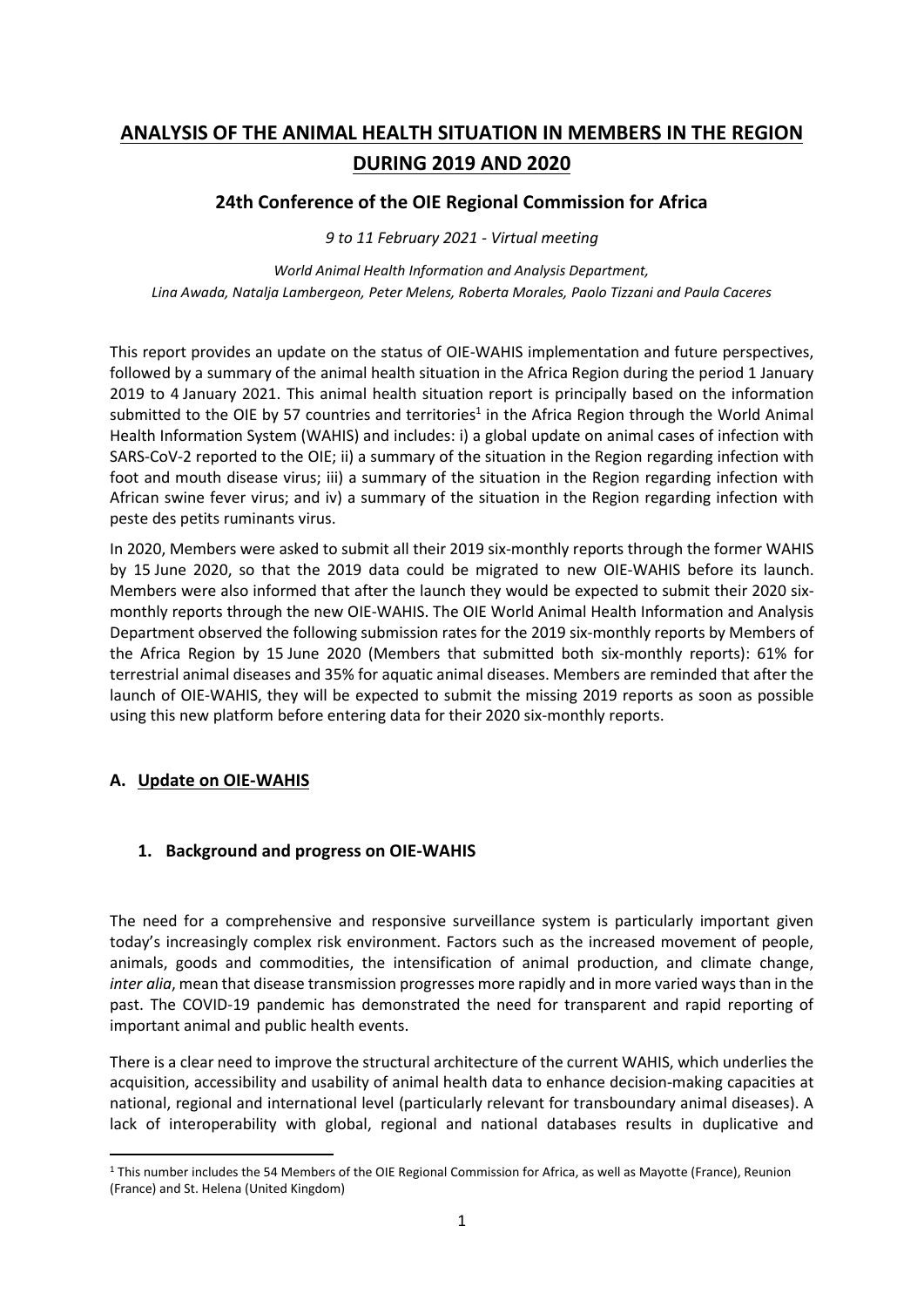burdensome reporting and costly time lags owing to manual data integration and analysis; this can also be a source of errors, which may lead to incorrect decision-making and negatively impact trade. The inability to harness animal health information easily has also made it more difficult to conduct research and studies, given that WAHIS is the only global source of historical animal health information from which to derive trends and conduct temporal analyses.

In view of the above, the OIE has, since 2016, embarked on the renovation of the WAHIS platform in collaboration with its users and partners. The new version of the platform is called OIE-WAHIS.

In order to facilitate the development of this multi-functional platform and make it available to users as soon as possible, it will go live in two releases:

- Release 1 (going live early 2021): this will incorporate the main functionalities for immediate notifications/follow-up reports, six-monthly reports, mapping, basic interoperability, and the public interface. All historical data since 2005 will be migrated. Some limitations will still exist but enhancements will be included in Release 2. Feedback mechanisms are in place to consider improvements for the future. Additionally, the OIE will launch its new Alert application (app) a few weeks after the platform goes live.
- Release 2 (estimated launch in the second semester of 2021): this will incorporate the main functionalities for the annual report (AR), the voluntary report on non-OIE-listed wildlife diseases (WAR), a dedicated public interface for wildlife diseases, and enhancements to functionalities that were limited in Release 1.

Development progress of OIE-WAHIS was affected by the COVID-19 pandemic. Nevertheless, Release 1 development has now been completed and is undergoing final testing. A progress report was presented internally to OIE staff at Headquarters and in the Regions during virtual OIE luncheon sessions in June and August 2020.

Alongside the development of OIE-WAHIS, a dedicated Change Management Process has been put in place. Since October 2019, Key User meetings have been organised using digital technology and involving Members in all OIE Regions. These meetings provided an opportunity for feedback and buy**-**in regarding use of the new platform. This mechanism will be maintained during Release 2. New elearning modules for OIE-WAHIS were designed and these went live in January 2020; face-to-face training sessions were organised in February 2020 focusing on delivering a better learning experience for users prior to system go-live. The face-to-face training for national Focal Points in the Asia, the Far East and Oceania Region was cancelled due to the COVID-19 pandemic and was replaced by fit-for-purpose webinars. New e-learning exercises were launched in December 2020 to consolidate the knowledge gained in previous on-line and face to face training events. Further e-learning modules will be developed for the AR and WAR. The OIE is also exploring opportunities for training of Aquatic and Wildlife Focal Points, as well as the use of 'bite size' webinars to support users. In addition, users encountering day-to-day issues with using OIE-WAHIS will be able to count on a dedicated support desk at OIE Headquarters and assistance from the Regional and Sub-Regional Representations. A communication plan is being implemented to keep all stakeholders informed about the transition and go-live of OIE-WAHIS. Regional and Sub-Regional Representation staff will function as 'ambassadors' to encourage buy-in and awareness.

#### **2. Preparation for transition**

Over the last few months, the project team and the OIE WAHIAD (World Animal Health Information and Analysis Department) team have been working together intensively to ensure the platform can be launched with all the bugs and limitations fixed and with all the planned functionalities available.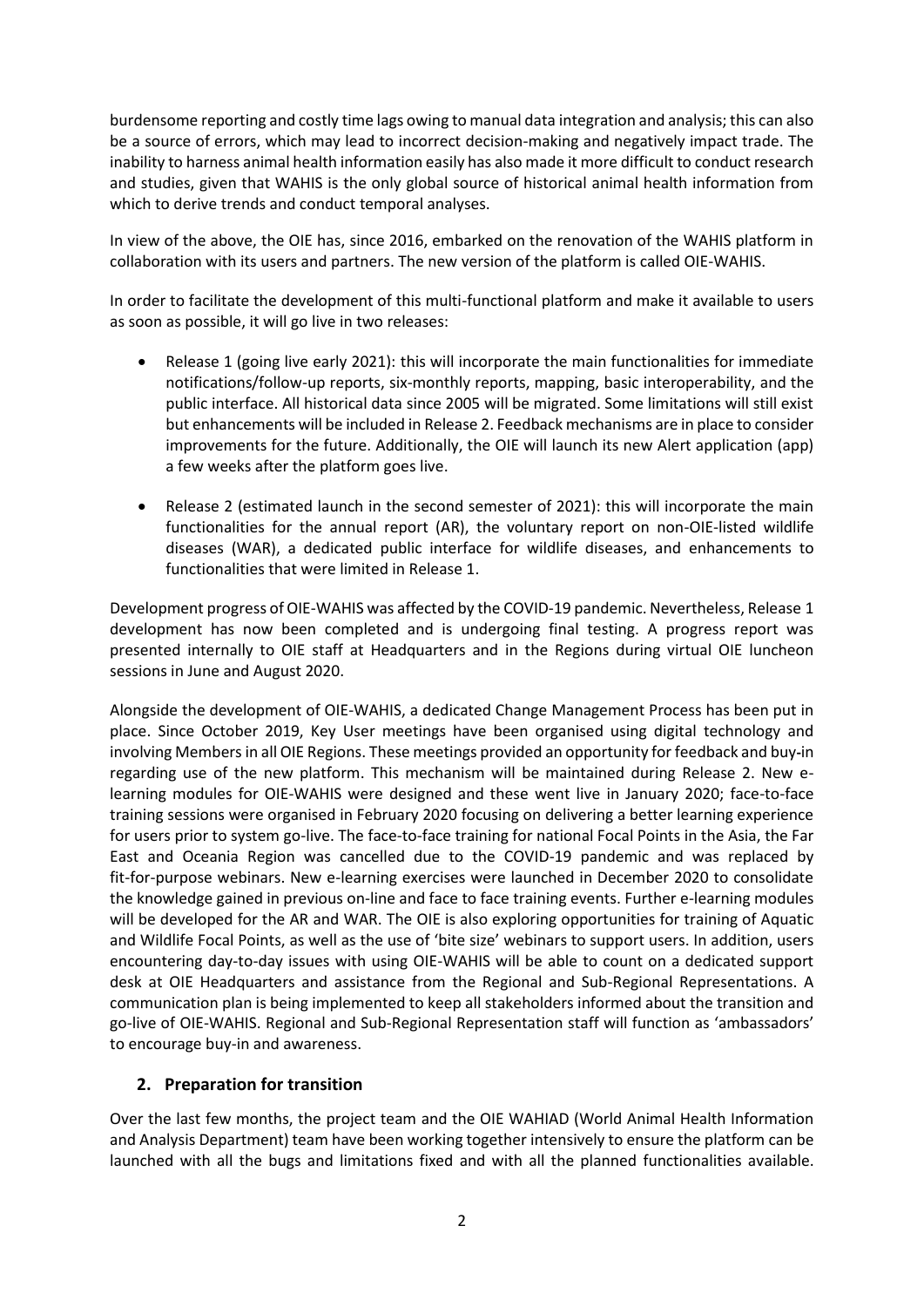WAHIAD staff members are currently carrying out final user acceptance testing before a final decision is made regarding a launch date.

The submission of six-monthly reports for 2019 ended on 15 June 2020, to enable the team to migrate these reports along with all historical immediate notifications, follow-up reports and six-monthly reports into the new OIE-WAHIS. We will not be verifying or validating any six-monthly reports submitted since that date. Any outstanding six-monthly reports should be submitted directly via the new platform after the launch. Reports that were submitted in time but have not yet been validated will be migrated and validated in the new platform. Any six-monthly reports present in the old WAHIS in draft format will not be dealt with by the team; reporting users will therefore have to re-enter them into the new OIE-WAHIS after it has been launched.

The OIE will carry out a registration campaign for all existing reporting users around the go-live date. Please keep an eye out for an email communication on this and follow the instructions in the email. If any issues arise, please contact the support mailbox (wahis-support@oie.int) for assistance. This dedicated support desk function will be established to deal with any user queries. The support mailbox will be monitored Monday to Friday from 8.00 AM to 7.00 PM Paris time. To accommodate time differences and assist users with any simple urgent queries, some Regional and Sub-Regional Representation staff members have been trained in the use of the new platform.

In addition to the dedicated support desk, which can be contacted by email from within the system using the 'help' section, a number of other support tools will be available: an extensive user manual, frequently asked questions, and tool tips to help reporting users complete their reports.

Prior to the launch, all user access to the old WAHIS will be revoked. Until that time, all immediate notifications and follow-up reports can continue to be submitted in the old WAHIS. After that time, and until the actual go-live date, immediate notifications can be submitted by sending an electronic form to the WAHIAD mailbox (information.dept@oie.int). Instructions will be communicated to all OIE Delegates and Focal Points nearer to go-live. Once the platform goes live, users can submit immediate notifications, follow-up reports and six-monthly reports into the new OIE-WAHIS.

After go-live, the OIE will monitor the functionalities of the new platform for approximately 4 weeks. If any major issues arise, we will have the possibility to roll-back to the old platform. Any such decision and information on subsequent actions will be clearly communicated to all users. Once the OIE is satisfied that the platform is functioning as it should, we will launch the new Alerts app. This will be announced in a dedicated communication to all users. The new Alerts app will be downloadable from the App store for Android users and from the Apple store for Apple product users. The old Alerts app will not be updated between the go-live of OIE-WAHIS and the launch of the new app.

Annual reports and the voluntary report for non-OIE-listed diseases in wildlife will only become operational in Release 2. Any outstanding reports should not be submitted before the Release 2 go-live date. If any users need to gain access to historical data contained in the annual reports or wildlife reports, they should submit their request to WAHIAD (information.dept@oie.int) and one of our epidemiologists will then extract the information from the old WAHIS platform.

#### **3. Highlights of the most impactful features of the new platform**

When the OIE embarked on development of OIE-WAHIS in 2016 it envisaged a much improved strategic tool to address the animal and public health challenges of tomorrow. Throughout the development of the platform, these principles have been maintained as functional parameters for success: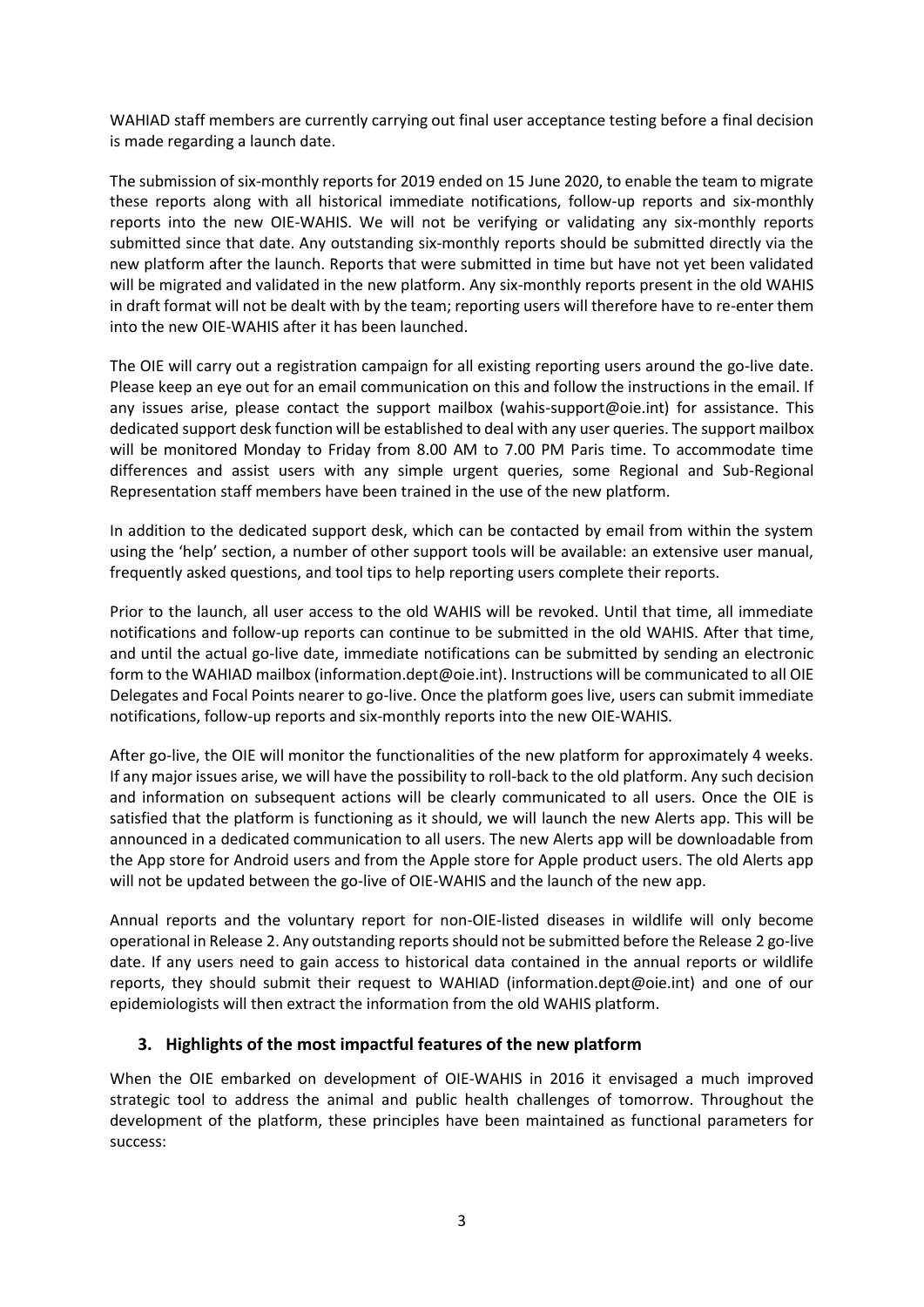#### **OIE-WAHIS will:**

#### ▪ **Business processes**

- Present a more intuitive and friendly user interface that is flexible and faster during data entry, thus improving disease reporting compliance and data quality;
- Provide a flexible structure capable of evolving in time in line with OIE international standards;
- Enable access to all the OIE's historical animal health e-data available since 1996 (after Release 2);
- Allow for data analysis and acquisition by users through integration of business intelligence (BI) technologies;
- Empower the OIE to increase output of high value-added work to efficiently provide appropriate data analyses and other information for decision-making;
- Integrate the OIE's official recognition of status for priority diseases, including interaction between data and maps related to the official disease status (after Release 2);

#### **IT system**

- Be technically supported by a designated IT specialist to manage performance monitoring, tracking and resolving potential incidents and the required evolution of the system over time;
- Be quicker, more user-friendly and include a dynamic geographic information system (GIS) with the latest up-to-date mapping technologies; this application will be the main support to display the information and provide maximum business performance;
- Enable improved response time for queries;
- Further interconnectivity with national, regional, global and other databases and platforms;
- Allow for opportunities to scale up and incorporate future technological advancements through evolutive maintenance of the system;

#### **Stakeholders and users**

- Permit integration with other databases and platforms;
- Enable extended data mining with the development of automated tools for extraction that will greatly facilitate access to WAHIS information to improve analysis and better communicate on risk;
- Become an intelligent data entry platform embedding the capacity to gather and analyse data and assist in the data entry process, making it more intuitive for end users;
- Comprise an online training portal, which will accommodate theoretical and practical courses oriented towards the improvement of animal disease notification to the OIE. This will strengthen the OIE's capacity-building programme and will support all change management processes;
- Be a useful tool to inform national government decision-making processes relating to animal diseases (including zoonoses) and safe trade;
- Include a mobile application, which will allow instant access to disease alerts and their faster dissemination to a growing number of highly mobile stakeholders internationally, thereby extending the core of the WAHIS 'early warning system'.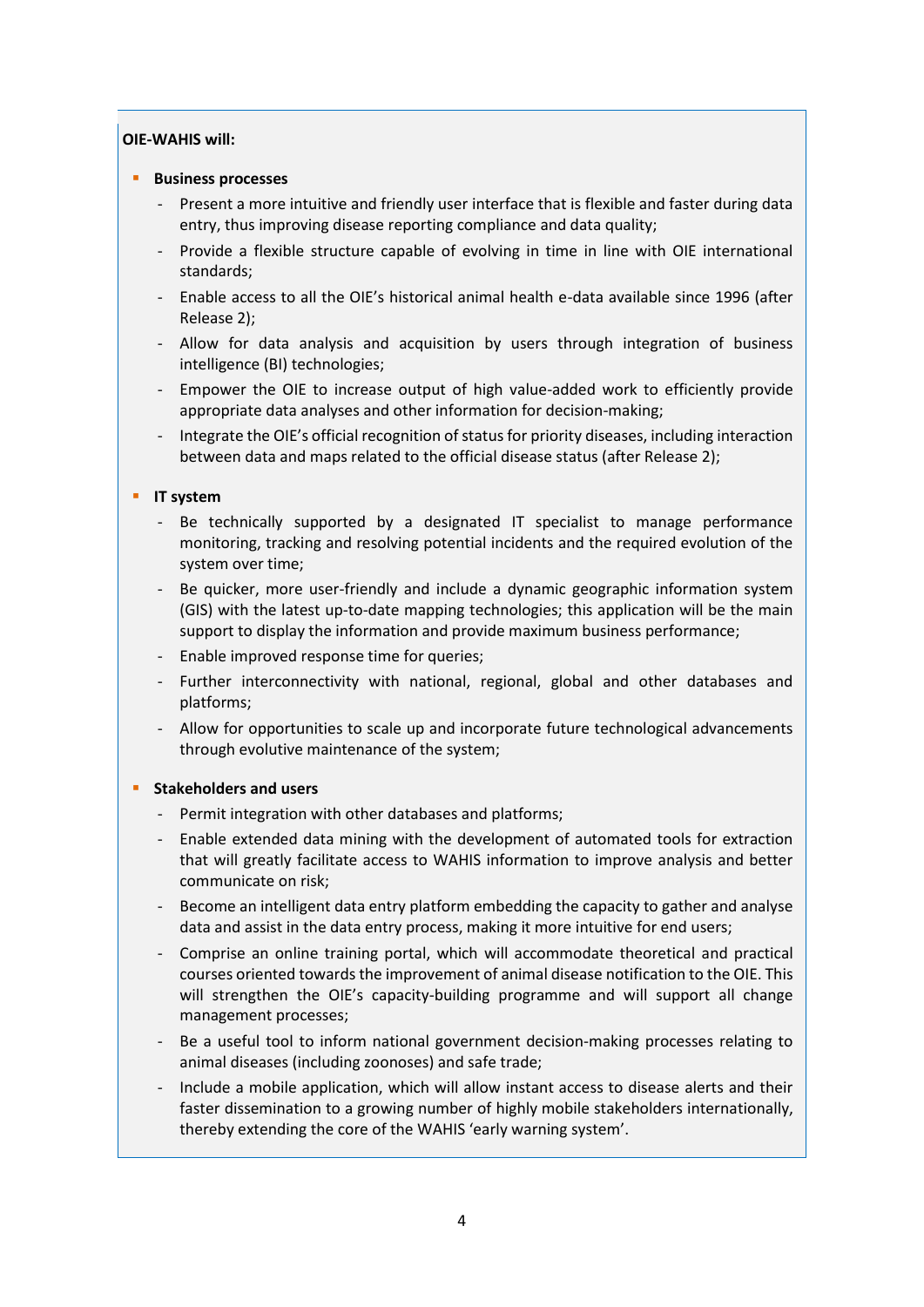Of specific interest are a number of new features, with a high impact for both reporting and consulting users:

### **3.1. Redesigned public interface**

The new OIE-WAHIS makes the information on the global animal health situation available to everyone through its public interface. This information can easily be consulted by country/region, by disease or by type of report in a simple and structured way. It incorporates validated data since 2005. The OIE-WAHIS homepage gives an overview of the most recent events (alert notifications), and these can also be viewed on an interactive world map. Additionally, users can access from the homepage the report management section, dedicated regular summary reports provided by WAHIAD (e.g. African swine fever and highly pathogenic avian influenza update reports), and an analytics section providing dedicated dashboards for analysis.

### **3.2. Analytics and dedicated dashboards**

Filter capability and extraction of data have been enhanced to enable combined searches. Dedicated dashboards enable users to search by disease, country or animal species. Additionally, our OIE team of veterinary epidemiologists has been trained to use business intelligence software (Qlik Sense) to build new dashboards if required. The public interface and back office are supported by improved mapping capabilities. Enhanced analytical features are available at the back office for each country, enabling countries to analyse the evolution of events and use their own information for policy development and risk-based decision-making. All information, including maps, can be exported in a variety of formats.

### **3.3. A modern mapping system**

The new platform uses Mapbox technology and data from the Global Administrative Areas Database (GADM). Advanced mapping tools will include the following: layer selection; legends; the ability to measure distance between outbreaks; the ability to draw an area around outbreaks; selection of an outbreak to view a summary of the event; annotations and exporting capabilities. Maps will be exportable in a variety of formats. In addition, from Release 2, users will be able to extract information from a layer or from a buffer zone around an outbreak.

#### **3.4. A dedicated back office**

A back office restricted to country-specific reporting users will not only allow for easy guided data entry and overview of reports but will also include a dashboard to enable countries to view progress in their reporting. Simplified and user-guided data entry will result in increased transparency.

#### **3.5. A new Alerts app**

Major enhancements for the Alerts app will include an improvement in map quality. From Release 2, users will be able to consult not only by outbreak but also by event. Enhanced filters will be available for users to receive relevant alerts in a timely manner.

### **4. A focus on interoperability**

The OIE has reaffirmed its commitment to implement interoperability and connectivity with national and regional systems, and the platforms of partner international organisations (FAO, WHO, etc.). The OIE strategy to interconnect will be based on principles designed to simplify the exchange of data and avoid the need for double entry, which is both burdensome and a potential source of errors. The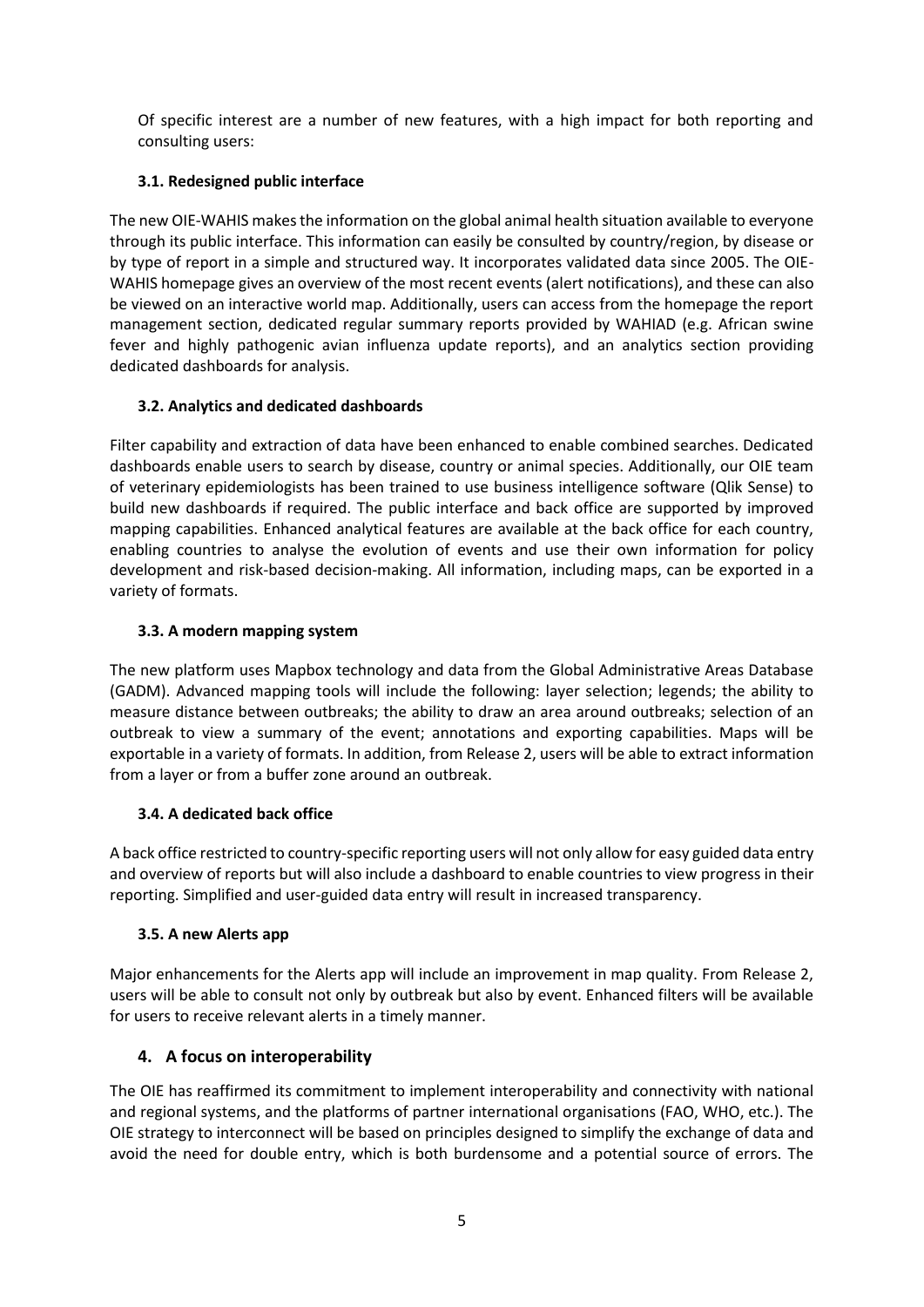relevant application programming interfaces (APIs) have been developed and will be released to national and regional authorities with the aim of enabling them to interconnect with OIE-WAHIS.

As a proof of concept of interoperability, the OIE and the EC are currently running the ADIS (Animal Disease Information System) project to establish connectivity between OIE-WAHIS and the EU regional animal disease platform as a single data entry point for EU Member States.

The OIE has already foreseen several initiatives to interconnect OIE-WAHIS with other OIE systems or partners:

- The OIE has started its Codification project, the objective being to create an international data standard for the main concepts of animal health data, starting with transboundary animal diseases. It is foreseen that the codification principles will be integrated in future in the OIE-WAHIS platform.
- The OIE Antimicrobial Use (AMU) project foresees the setting up of a tool to collect data from Members to compile the OIE Annual Report on antimicrobial agents intended for use in animals. The aim is for this AMU tool to be interconnected with the OIE-WAHIS annual report to gather data on animal populations.
- Global Burden of Animal Diseases (GBADs) is a partnership between Liverpool University (United Kingdom) and the OIE that will work with multiple stakeholder organisations holding data on the livestock sector, animal health and economics. Several possibilities to interconnect with OIE-WAHIS are envisioned.

For Release 1, simple APIs, which are sets of functions and procedures allowing the creation of applications that access the features or data of an operating system, application, or other service, will be published to enable any user or organisation to extract early warning and monitoring information from the platform. For Release 2, APIs will be adapted to add extra functionalities and allow extraction of data on annual and wildlife reports. Interoperability enabling animal health information to be pushed into OIE-WAHIS from other organisations will be developed after Release 2.

Building bridges between OIE-WAHIS and national/regional databases will be essential for the success of the new platform and ongoing financial support and commitment are required if this is to be achieved.

#### **5. Conclusions**

By embracing the new capabilities of the new OIE-WAHIS platform, reporting users should be able to improve transparency in reporting, including in terms of speed, improved quality of reporting and enhanced quantitative data.

The upcoming new version of WAHIS, OIE-WAHIS, will have several tools to better visualise the information provided and to enhance the use of this information for risk analysis, but this will only be possible if OIE Members continue to enter high quality data into the system.

Ultimately, the success of the new OIE-WAHIS platform depends on its users. The OIE encourages its Members to use the capabilities of the platform to their full potential to enhance decision-making. The collaborative efforts by Members in providing good quality and transparent data in a timely manner, combined with a variety of other data from partners, including public and private bodies, will underpin the OIE's data steward role in the Big Data era and enable us all to use this capability to develop the right animal health and veterinary public health policies to benefit the public good.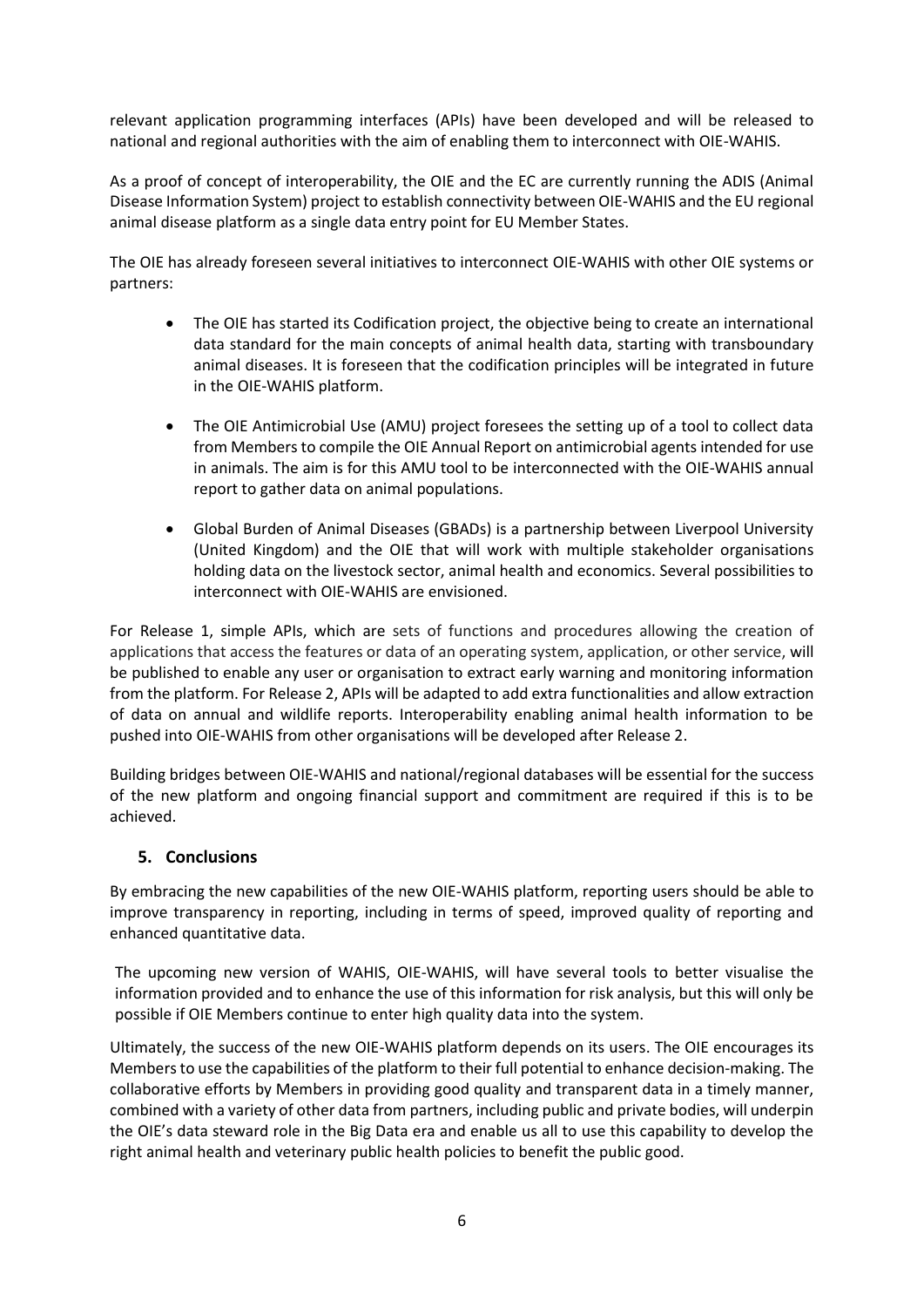In addition, this will position OIE-WAHIS, currently the OIE's IT flagship project, as the reference data source for animal health information worldwide. User feedback will be essential to enable the platform to evolve in the future.

# **B. Animal health situation in the Africa Region**

# *i. Update on animal cases of infection with SARS-CoV-2 reported to the OIE* **(***data updated until 8 January 2021)*

COVID-19, caused by infection with SARS-CoV-2, is a human disease which most likely emerged from an animal source and, through widespread human-to-human transmission, became a pandemic. The nature of this new zoonotic virus, together with its widespread distribution and the susceptibility of some animal species to infection, implies that close contact between people and animals may result in animal infections<sup>2</sup>. Conversely, there is also evidence that, for some animal species, close contact with infected animals can represent a potential source of infection in humans<sup>3</sup>.

Based on reports to the OIE, the global distribution of animal infections with SARS-CoV-2 is shown in Table 1. As of 8 January 2021, 23 countries in the Americas, Africa, Asia and Europe had reported the occurrence of the disease, in eight different animal species (cats, dogs, mink, pet ferrets, lions, tigers, pumas and snow leopards).

|                 |      |             |             | Pet     |       |               |              | Snow     |
|-----------------|------|-------------|-------------|---------|-------|---------------|--------------|----------|
| <b>REGION</b>   | Cats | <b>Dogs</b> | <b>Mink</b> | ferrets | Lions | <b>Tigers</b> | <b>Pumas</b> | leopards |
| <b>Africa</b>   |      |             |             |         |       |               |              |          |
| <b>Americas</b> | 30   | 28          | 19          |         | 1     | 2             |              | 1        |
| Asia            | 9    | 13          |             |         |       |               |              |          |
| <b>Europe</b>   | 12   | 2           | 311         |         | 1     |               |              |          |
| <b>Total</b>    | 51   | 43          | 330         |         | 2     |               |              |          |

**Table 1.** Number of outbreaks (n=431) reported worldwide, by species and region (as of 8 January 2021).

In the Africa Region, South Africa reported the occurrence of SARS-CoV-2 in a puma. In other Regions, the most recent concern has been related to SARS-CoV-2 detections in mink, in view of virus mutations in this species. It is important to note that Europe, which has reported 96% of the world's outbreaks in mink, also accounts for 63% of global mink production.

Further information on the global situation of SARS-CoV-2 in animals is available online on the OIE's COVID-19 Portal under "Events in Animals"<sup>4</sup>. The OIE has also worked in collaboration with its network of experts to develop several guidance documents to help its Members based on their current situation and needs<sup>5</sup>.

<sup>2</sup> [https://www.oie.int/fileadmin/Home/MM/A\\_Sampling\\_Testing\\_and\\_Reporting\\_of\\_SARS-CoV-](https://www.oie.int/fileadmin/Home/MM/A_Sampling_Testing_and_Reporting_of_SARS-CoV-2_in_animals_3_July_2020.pdf)[2\\_in\\_animals\\_3\\_July\\_2020.pdf](https://www.oie.int/fileadmin/Home/MM/A_Sampling_Testing_and_Reporting_of_SARS-CoV-2_in_animals_3_July_2020.pdf)

<sup>3</sup> [https://www.eurosurveillance.org/content/10.2807/1560-7917.ES.2020.25.23.2001005#html\\_fulltext](https://www.eurosurveillance.org/content/10.2807/1560-7917.ES.2020.25.23.2001005#html_fulltext)

<sup>4</sup> [https://www.oie.int/en/scientific-expertise/specific-information-and-recommendations/questions-and-answers-on-](https://www.oie.int/en/scientific-expertise/specific-information-and-recommendations/questions-and-answers-on-2019novel-coronavirus/events-in-animals/)[2019novel-coronavirus/events-in-animals/](https://www.oie.int/en/scientific-expertise/specific-information-and-recommendations/questions-and-answers-on-2019novel-coronavirus/events-in-animals/)

<sup>5</sup> [https://www.oie.int/en/scientific-expertise/specific-information-and-recommendations/questions-and-answers-on-](https://www.oie.int/en/scientific-expertise/specific-information-and-recommendations/questions-and-answers-on-2019novel-coronavirus/)[2019novel-coronavirus/](https://www.oie.int/en/scientific-expertise/specific-information-and-recommendations/questions-and-answers-on-2019novel-coronavirus/)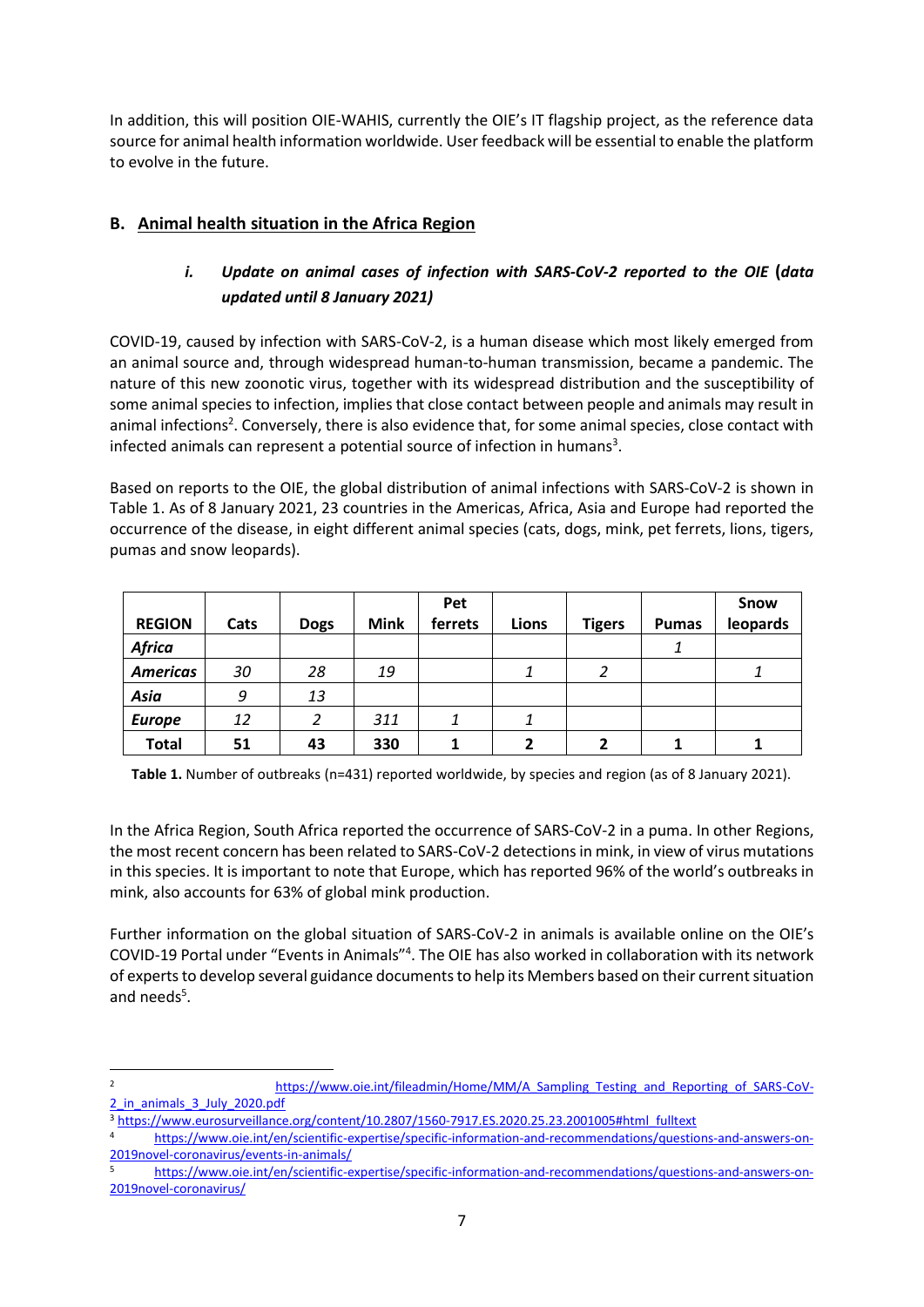The worldwide geographical distribution of SARS-CoV-2 outbreaks in animals reported to the OIE is shown in Figure 1. Note that this map with the global distribution of SARS-CoV-2 outbreaks is also publicly available on the OIE's Covid-19 Portal and is updated weekly with any new reports.



**Figure 1.** Worldwide distribution of SARS-CoV-2 outbreaks in animals reported to the OIE (as of 8 January 2021)

- Animal cases of infection with SARS-CoV-2 are still only occasional occurrences, although some countries have experienced a high prevalence of outbreaks in mink farms. The main driver of community and international spread in the current pandemic is human-to human-transmission.
- Members are encouraged to report through WAHIS any occurrence of animal cases of infection with SARS-CoV-2 that comply with the case definition provided in the OIE guidelines.
- In addition to the guidance provided in Chapter 1.1. of the OIE *Terrestrial Animal Health Code*, the OIE has been working with its network of experts to develop guidance documents to help its Members based on their current conditions. These documents are available on the OIE's COVID-19 Portal.

#### *ii. Infection with foot and mouth disease virus (data updated until 4 January 2021)*

Infection with foot and mouth disease (FMD) virus is one of the priority diseases identified in the Priority Transboundary Animal Disease (TAD) 2021 - 2025 Regional Strategy<sup>6</sup>. FMD is endemic in Africa. It is one of the most contagious livestock diseases and has a significant economic impact. The Global FMD Control Strategy, endorsed in 2012, was jointly developed by the OIE and the Food and Agriculture Organization of the United Nations (FAO), under the Global Framework for the Progressive Control of Transboundary Animal Diseases (GF-TADs). The Progressive Control Pathway for FMD (PCP-FMD) is the guiding tool for the control of the disease at national level. Currently, around 80 countries in the world, including 49 countries in Africa, are implementing the PCP-FMD to reduce or eliminate FMD virus circulation by 2027.

<sup>6</sup> at https://rr-africa.oie.int/en/projects/gf-tads-for-africa/foot-and-mouth-disease/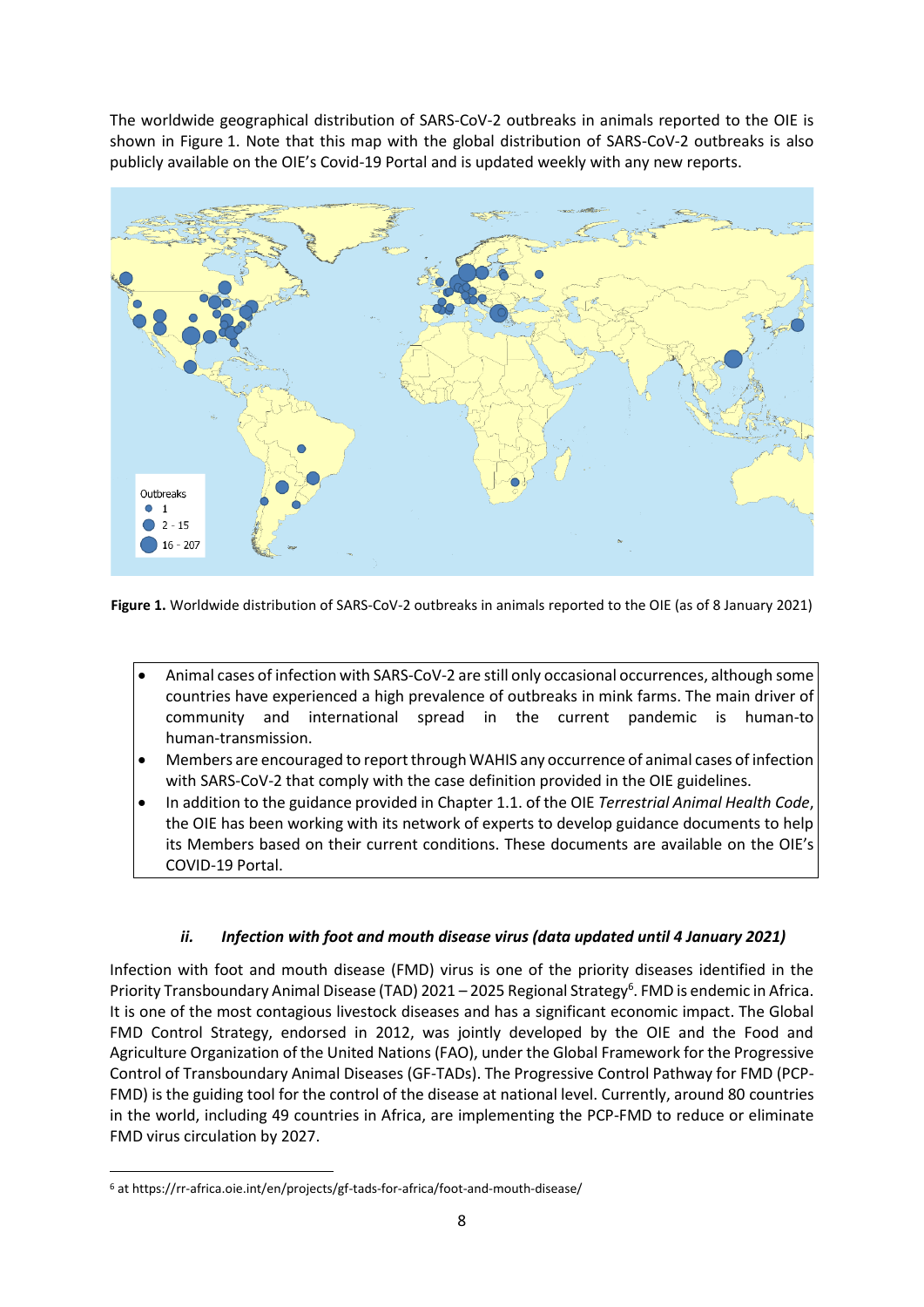The regional distribution of FMD, based on the information collected through WAHIS during the period from 1 January 2019 to 4 January 2021, is shown in Figure 2. During this period, 47 countries and territories provided information on FMD, which was reported as present by 72% (34<sup>7</sup> /47) of them.

During this period, FMD was reported by means of immediate notifications by 12 countries, as described in the following paragraph.

In March 2019, Uganda reported serotype A as a new strain in the country (previously circulating serotypes being O and SAT1). The outbreak was reported in Nakaseke administrative division, in a group of cattle. The affected farms were described as a cluster, in close contact during grazing and watering at River Kafu, which separates the three districts of Nakaseke, Masindi and Nakasongola. In April 2019, the event was closed as the situation was considered to be sufficiently stable. In April 2019, Comoros reported the first occurrence of FMD in the country. Serotype O was reported in Mwali administrative division and the event was stated to be due to the introduction of infected animals. No follow-up reports were provided, and the event was still ongoing as of 4 January 2021. Before the submission of this report, Comoros had always indicated in its animal health reports since 2012 that no information on the disease was available. The other 10 countries<sup>8</sup> submitted immediate notifications for the recurrence of the disease in one or more zones.

According to Resolution No. 7 adopted by the World Assembly of Delegates of the OIE in June 2020, four countries and territories in the Region are officially recognised as FMD free: Eswatini, Lesotho, Madagascar, Reunion (France). Botswana has four officially recognised FMD free zones and Namibia has one officially recognised FMD free zone.

<sup>7</sup> Algeria, Botswana, Benin, Burkina Faso, Central African Republic, Comoros, Congo (Dem. Rep. of), Côte D'Ivoire, Egypt, Eritrea, Ethiopia, Ghana, Guinea, Guinea-Bissau, Kenya, Libya, Malawi, Mauritania, Morocco, Mozambique, Namibia, Niger, Nigeria, Rwanda, Senegal, Somalia, South Africa, Sudan, Tanzania, Togo, Tunisia, Uganda, Zambia, Zimbabwe <sup>8</sup> Botswana, Libya, Malawi, Morocco, Mozambique, Namibia, Rwanda, South Africa, Zambia, Zimbabwe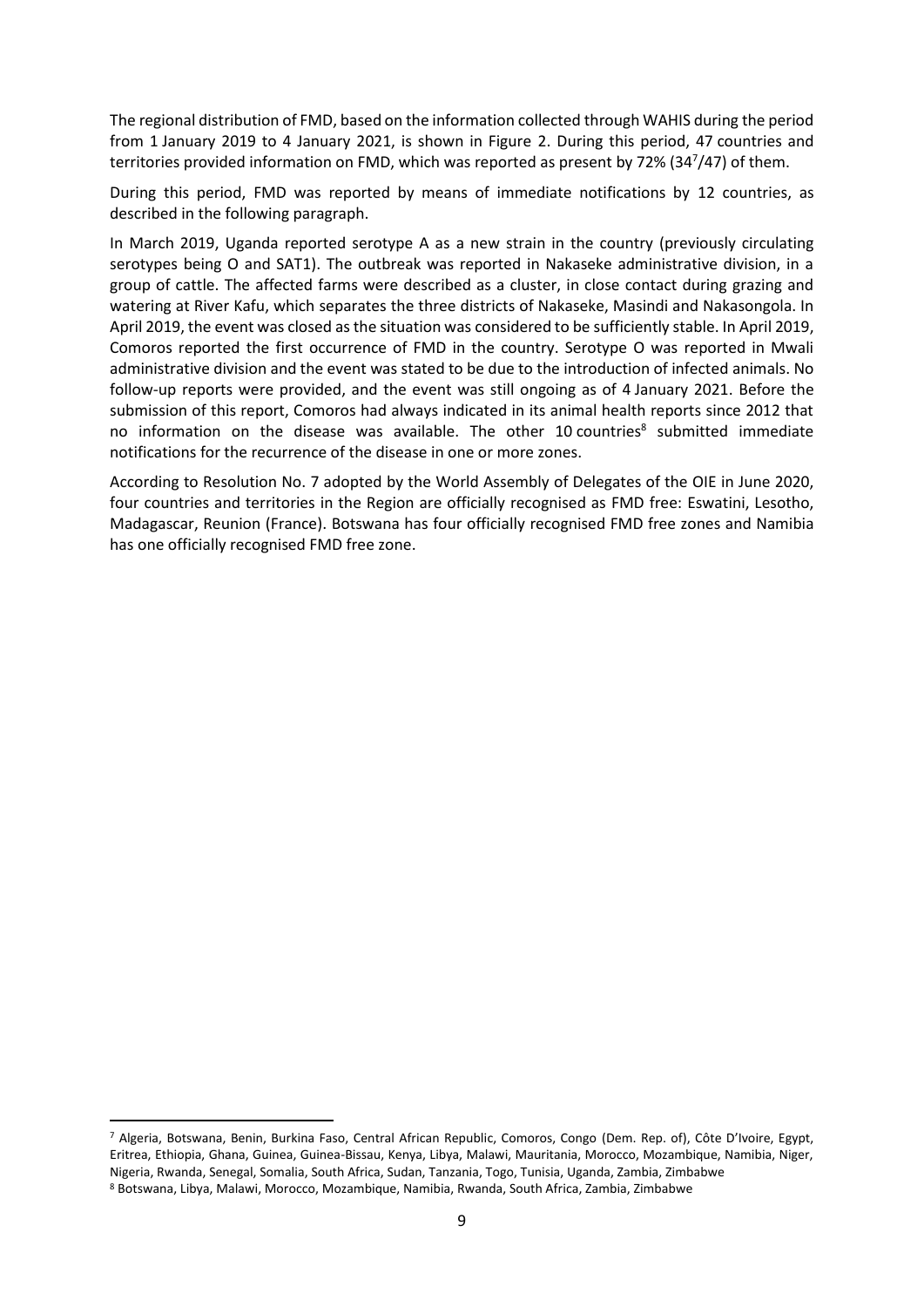

**Figure2**. Distribution of infection with foot and mouth disease (FMD) in the Africa Region, as reported during the period 1 January 2019 to 4 January 2021. Countries with an officially recognised FMD status are shown in green.

- The distribution of the disease in 2019/2020 continues to show a large circulation of the virus in countries and territories in the Region, with most of the affected countries (21/34) reporting information on the disease through six-monthly reports (meaning that the disease is considered stable [i.e. endemic] in the country).
- Points of interest were the reporting of a new strain by Uganda and the reporting of the first occurrence of FMD by Comoros, the latter after a long period of reporting that no information was available. These reports demonstrate an increased capacity of the countries concerned in terms of surveillance and diagnostic capacities.
- The OIE encourages countries and territories of the Region to share timely and accurate information on FMD distribution through WAHIS, in order to improve national and regional control programmes and preparedness.

#### iii. *Infection with African swine fever virus (data updated until 4 January 2021)*

Infection with African swine fever (ASF) virus is also identified as a priority disease in the Priority Transboundary Animal Disease (TAD) 2021 – 2025 Regional Strategy. Even though ASF has historically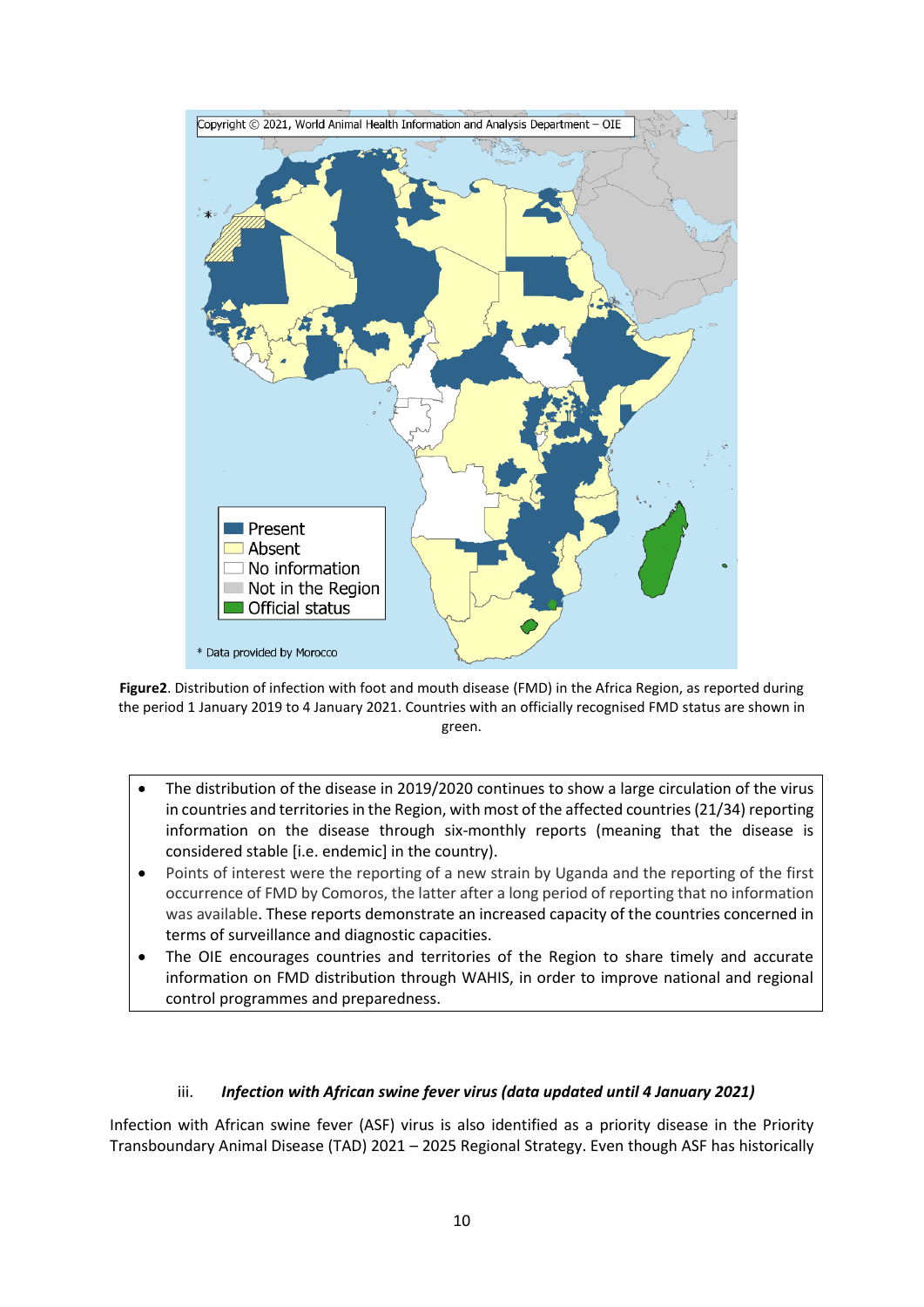been considered endemic in the Region, the reporting of ASF in Africa through immediate notifications has significantly increased in recent years<sup>9</sup>.

The regional distribution of ASF, based on the information collected through WAHIS during the period from 1 January 2019 to 4 January 2021, is shown in Figure 3. During this period, 44 countries and territories provided information on ASF, which was reported as present by  $52\%$  ( $23^{10}/44$ ) of them.

During this period, ASF was reported by means of immediate notifications by eight countries, as described in the following paragraph.

In February 2020, Sierra Leone submitted an immediate notification reporting the first occurrence of the disease in the country, in a designated zone. Eleven outbreaks were reported in domestic swine in Western Rural administrative division. The country reported that an investigation was carried out in 12 communities in the Western Area Rural and Urban districts. Estimated herd mortality was up to 99.4% in affected communities. No follow-up reports have been submitted since then and, as of 4 January 2021, the event was still ongoing. In June 2020, Nigeria submitted an immediate notification, citing "Unexpected change in the distribution or increase in morbidity or mortality of a listed disease" as the reason for the notification. ASF is usually reported in Nigeria through six-monthly reports but in June a sudden increase in pig mortality was detected. Several follow-up reports were submitted and, as of 4 January 2021, the event was still ongoing. The other six countries<sup>11</sup> submitted immediate notifications for the recurrence of the disease.



**Figure3**. Distribution of infection with African swine fever in the Africa Region, as reported during the period 1 January 2019 to 4 January 2021.

<sup>9</sup> https://rr-africa.oie.int/en/projects/gf-tads-for-africa/african-swine-fever/

<sup>&</sup>lt;sup>10</sup> Benin, Burkina Faso, Cabo Verde, Central African Republic, Chad, Congo (Dem. Rep of the), Congo (Rep. of the), Côte D'Ivoire, Ghana, Guinea-Bissau, Kenya, Madagascar, Mozambique, Namibia, Nigeria, Senegal, Sierra Leone, South Africa, Tanzania, Togo, Uganda, Zambia, Zimbabwe

<sup>11</sup> Côte D'Ivoire, Kenya, Namibia, South Africa, Zambia, Zimbabwe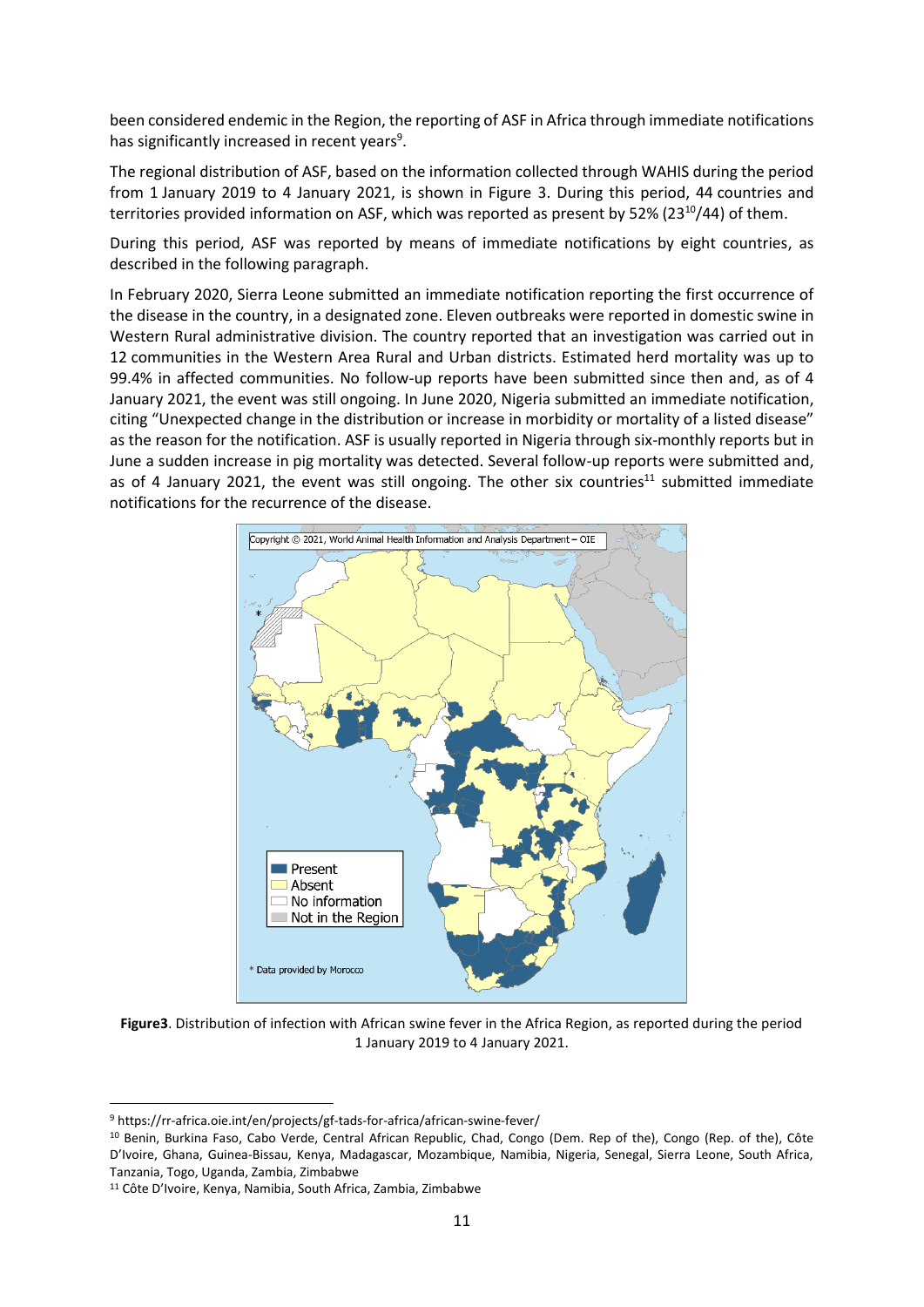- This section has described the ASF situation in Africa in 2019 and 2020, highlighting a quite stable situation (in terms of the number of countries reporting the disease as present) for a disease that is considered largely endemic in sub-Saharan Africa, where the largest part of pig population is concentrated (estimated 35.6 million animals [FAOSTAT 2013 figures<sup>12</sup>]). It is important, however, to highlight the increase in the number of immediate notifications received in recent years, showing a dynamic epidemiological situation of the disease at country level.
- The notification submitted by Nigeria highlights the importance of countries and territories notifying the OIE by means of an immediate notification of the occurrence of diseases that are normally considered present in the country, if they detect a change in the "usual" epidemiological situation of the disease in terms of an increase of morbidity, mortality or spatial distribution. Article 1.1.3. of the OIE *Terrestrial Animal Health Code* states that countries should notify the OIE of "a sudden and unexpected change in the distribution or increase in incidence or virulence of, or morbidity or mortality caused by, the pathogenic agent of a listed disease, infection or infestation present within a country, a zone or a compartment".
- Additional information on the disease and its epidemiological situation and geographical distribution is available on the OIE website<sup>13</sup>, through the latest reports on ASF in the world and through the reports on ASF in Asia, which are updated on a regular basis and are based on WAHIS data.

#### *iv. Infection with peste des petits ruminants virus (data updated until 4 January 2021)*

Infection with peste des petits ruminants virus (PPRV) is one of the priority diseases indicated in the FAO/OIE GF-TADs. The Global Strategy for the eradication of PPR by 2030 was adopted in March 2015. The PPR Global Eradication Programme (PPR GEP) in Africa was launched by FAO and the OIE in October 2016, in line with the PPR Global Control and Eradication Strategy (PPR GCES). PPR has been reported present for many years in all of Africa except for some parts of southern Africa.

The regional distribution of PPR, based on the information collected through WAHIS during the period from 1 January 2019 to 4 January 2021, is shown in Figure 4. During this period, 42 countries and territories provided information on PPR, which was reported as present by 69% (29 $^{14}$ /42) of them.

During this period, PPR was reported by means of immediate notifications by two countries. In 2019, Libya reported a recurrence of PPR. The disease occurred in the area of Banghazi (north-east of the country), with one outbreak in a sheep and goat farm which lasted from January to May 2019. In 2020, the country reported a recurrence of PPR, this time in the area of Az Zawiyah (north-west of the country). The event, consisting of seven outbreaks in sheep and goat farms, started in September and was continuing as of 4 January 2021. The source of the event was reported to be the introduction of new live animals. In 2020, Morocco reported a recurrence of PPR in the country, after a period of absence of more than four years. The event, consisting of three outbreaks, lasted from January to May 2020. A national vaccination campaign against PPR and sheep pox was carried out during this period and more than 22.5 million sheep and goats were vaccinated against PPR.

<sup>12</sup> <http://www.fao.org/faostat/en/#data>

<sup>13</sup> https://www.oie.int/en/animal-health-in-the-world/animal-diseases/african-swine-fever/

<sup>14</sup> Algeria, Benin, Burkina Faso, Central African Republic, Chad, Congo (Dem. Rep. of the), Congo (Rep. of the), Côte d'Ivoire, Djibouti, Egypt, Ethiopia, Ghana, Guinea, Guinea-Bissau, Kenya, Libya, Mali, Mauritania, Morocco, Niger, Nigeria, Sao Tome and Principe, Senegal, Somalia, Sudan, Tanzania, Togo, Tunisia, Uganda